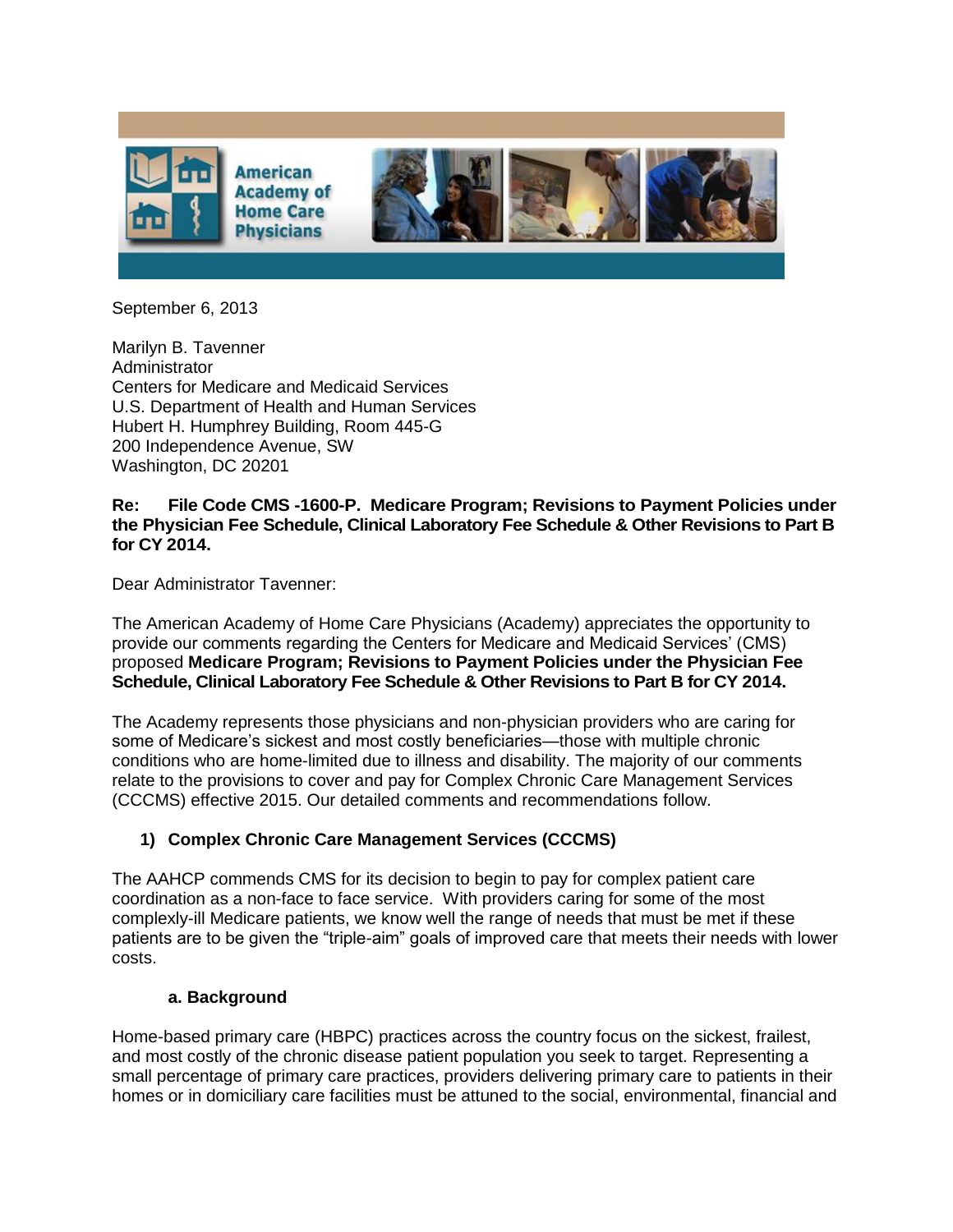Marilyn B. Tavenner September 4, 2013 Page **2** of **12**

ethical issues that surround the multiple medical concerns and as such, are "poster-child" practices for CCCM services. Although these practices often have or could acquire both the size and infrastructure to deliver the needed complex care coordination services, only a tiny fraction could afford or are even appropriate for PCMH designation. Thus, if CMS wants to have an impact with this code use, it needs to provide appropriate infrastructure specifications, clinical standards, and an alternative accreditation path to make that possible.

Second, it is important for CMS to recognize the importance of these codes as drivers toward a value-driven payment system, and take advantage of the chance to learn how best to connect the clinical delivery and payment systems to assure accountability and improved outcomes. However, CCCM codes as currently proposed are fundamentally "process" codes, but in order to have their full impact, need to become "outcome" codes. This creates two challenges:

- There is a practice management challenge in adding a charge capture process to  $\bullet$ include time-accrual from all clinical staff to meet the CCCM criteria. HBPC practices have had the most experience with Care Plan Oversight, a forerunner for time-based codes in primary care, and we have found that this is an entirely different approach on which to generate and document service on which to bill. As such, it will require direction for the intermediaries and significant administrative restructuring and expense for the practices.
- There is also a policy challenge in how to use these codes as a lever to tip the balance towards value-based services. In our view, this should be done by developing the criteria for scaling these payments according to the characteristics of the practices' patient populations, to their clinical and cost outcomes, and to meeting certain quality metrics. Since HBPC patients are among the frailest and therefore the most likely to use ED, hospital or SNF services if care in the community falters, HBPC practices can provide the most data on health care delivery changes that will best meet the triple aim. For example, the home-based primary care equivalent of Open Access Scheduling and Extended Hours availability as fostered in the PCMH would be urgent house calls.

However, unlike the PCMH (practice), which only needs to extend its schedule and leave the "doors" open, for HBPC practices this would entail an expansion of our point-ofservice diagnostic, therapeutic and monitoring technologies, more appropriate to the management of unstable patients with multiple chronic conditions. The costs are higher and the payment scale would need to reflect that reality, and yet the benefits could be measured in a reduction of avoidable or inappropriate use of more expensive institutional resources, as well as the substitution of less expensive home-based services, laying a foundation for transferring Part A payments to offset increased Part B costs, yet with an overall savings to Medicare. The Academy could also give CMS the guidance it needs to create a payment structure that takes into account the added technological and personnel costs, and stimulate policy changes to expanded range options, such as intravenous therapies in the home and waiver of the 3-day stay for access to institutional skilled care, that would be fully appropriate in this context. Finally, payment for these enhanced services could be adjusted according to the Physician Compare program scores to add further incentives for assuring patient and caregiver satisfaction.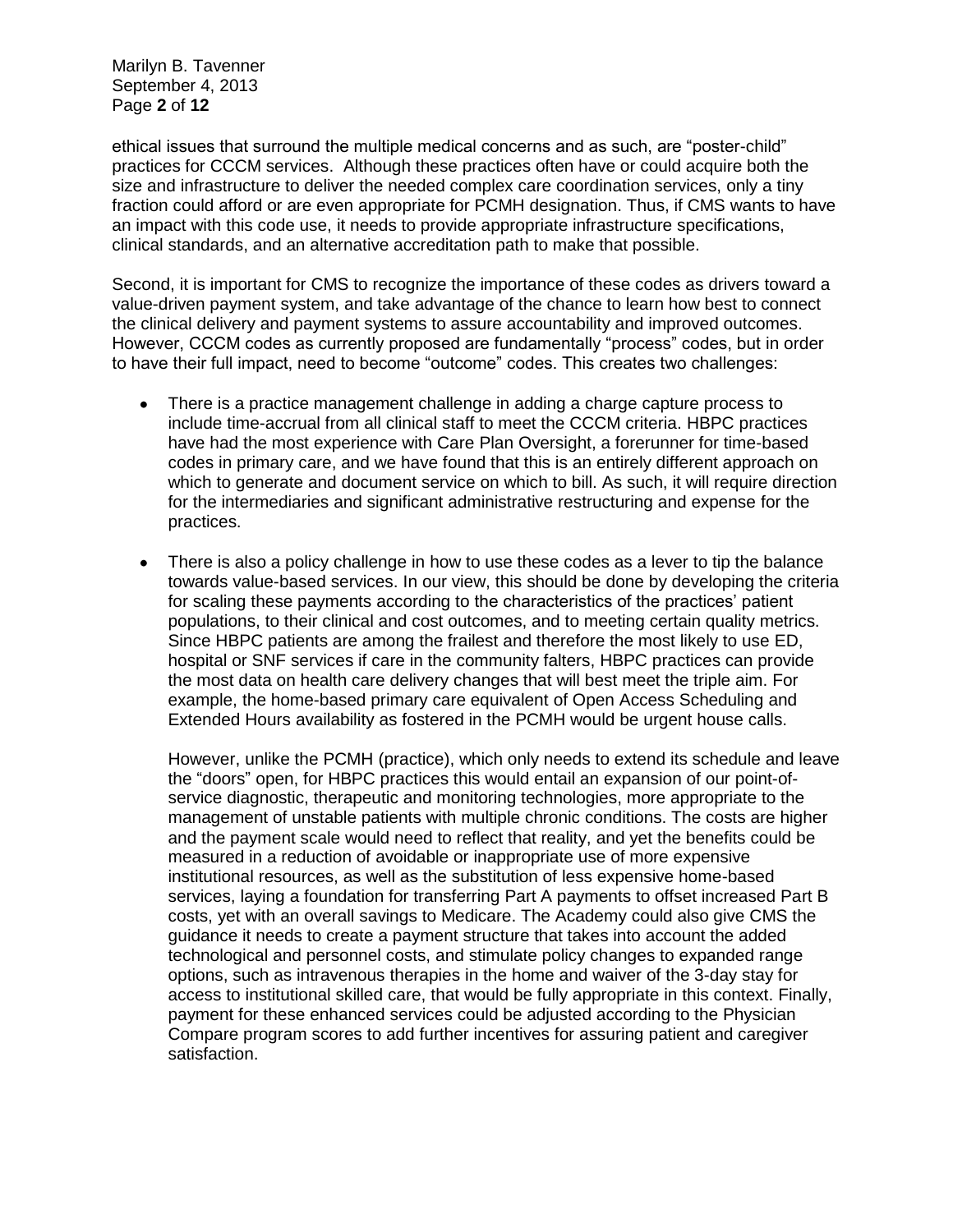Marilyn B. Tavenner September 4, 2013 Page **3** of **12**

We offer our full support to help CMS reach the enormous potential of these codes to be a transitional platform to a value-driven payment system, if a significant number of HBPC practices are given an affordable accreditation pathway to allow them to render and document service, submit claims, and to be paid for these codes.

Now on to comments on the specific proposals made in the 2014 Payment Rule for CCCMS.

#### **b. Setting Standards**

CMS labels this section "complex chronic care *management services"* rather than complex care *coordination.* This change in terminology gives us the impression that CMS would prefer to only pay those operating practices or programs that provide a comprehensive array of care management services to meet the needs of complex patients. That is not what was included in the RUC survey, but we understand what may be CMS' desire to gravitate to **program or practice** approval. However, we think that CMS should begin the process with a **patient** focus that will permit many providers in many models of care to participate, as long as they also meet CMS specifications through a mechanism that is more straightforward and less costly than for PCMH.

The primary reason is that patient definition is the key for determining how much care management is required, and at what expense. "Two or more chronic conditions" includes many patients who are not very ill and do not require much care management, let alone care coordination. In contrast, the patients of HBPC providers typically have many more concurrent chronic conditions that have had a significant impact on mobility, and they nearly always need ADL and IADL assistance. Most also have a prior history of institutional resource utilization that make obvious how sick and frail they are, and how much in need of complex care management services if they are to avoid ERs and inpatient hospital stays. If CMS wants to restrict the utilization of the complex care coordination codes, it would be far easier to do so by further defining complex chronic disease with disability and prior utilization patterns, than to do so by restricting the types of practices taking care of these patients.

Secondly, there is no detailed evidence as yet to support a "best practice model" by category of patient. For example, while the Medical Home may be a good model for many ambulatory patients, even Level 3 Medical Homes are not required to develop the capacity to provide care to home-limited patients.

The knowledge base for managing complex patient is rapidly evolving and includes not just the primary care demonstrations outlined in the proposed rule, but also *Independence at Home (IAH)* and *ACOs*, both of which are providing a test of models which save money, in addition to improving quality of care. IAH is based on the very successful nation-wide Veterans Administration program that has saved the VA 24%. We believe IAH, with its targeting of very sick, home-limited patients, rigorous program standards, and shared savings incentives may in fact be a better model than the current Medical Home. The results should be known starting this fall from ACOs and from the IAH Demonstration by spring, 2014.

Another concern is that the capacity to provide CCCM services costs practices time and money, and the accrual of time-based services requires a restructuring of the practice flow of information. Therefore the payments need to warrant the effort to transform the way health care is delivered and to make high-risk for high-cost patients attractive for primary care and specialty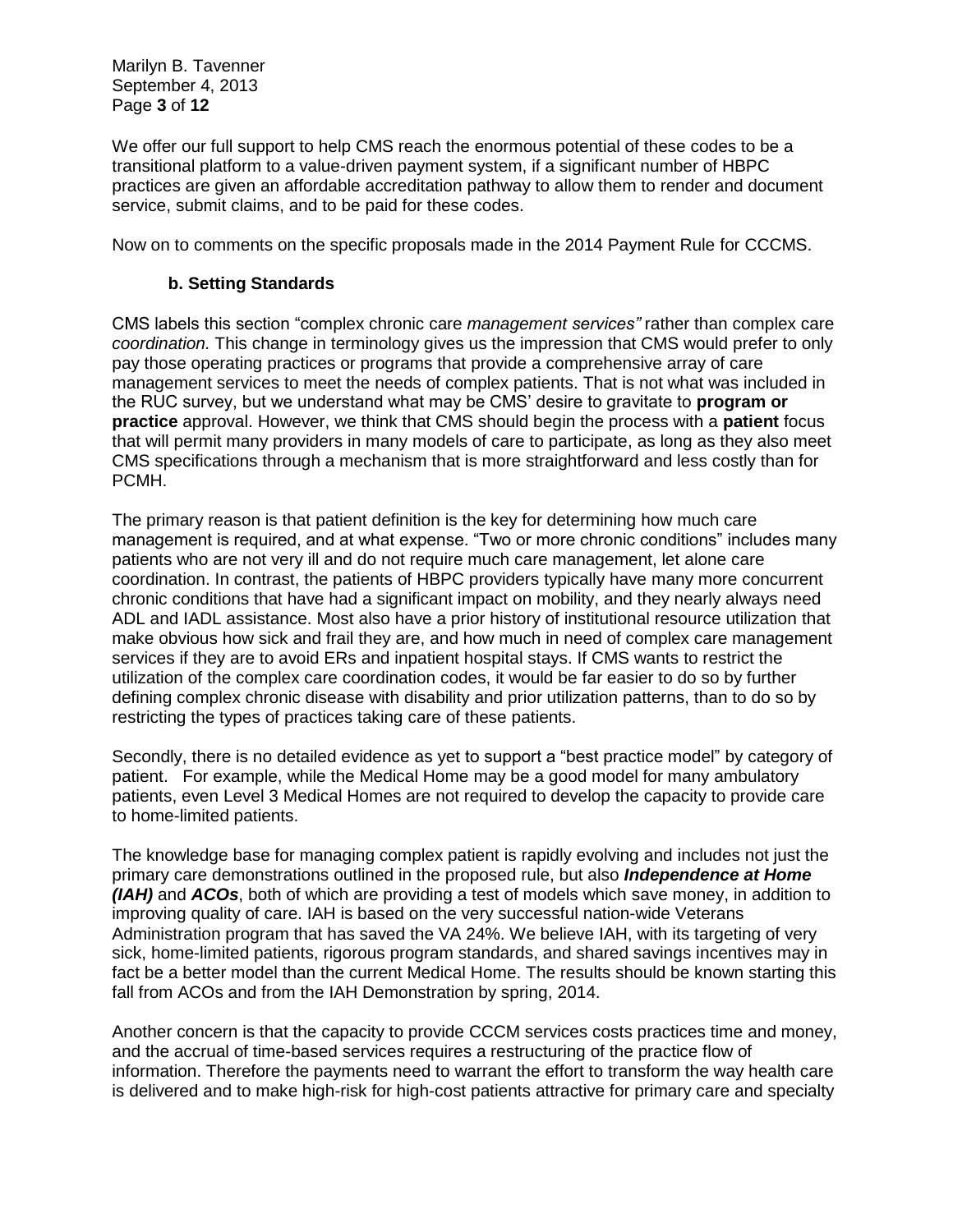Marilyn B. Tavenner September 4, 2013 Page **4** of **12**

practices, if CMS wants to promote practice capacity for present and future beneficiary needs. If the patient classification is carefully done and combined with a reasonable reimbursement, practices will increase their volume of complex patients and expand their services sufficiently to grow in their capacities over time.

Finally, we encourage that CMS practice standards be general to allow many kinds of practices to evolve, rather than to be overly prescriptive. This is especially for practice elements that are of high cost, yet of unproven outcome-related value. Accordingly, we oppose some of the standards offered as potential future requirements. For example:

- While electronic medical records may facilitate documentation, they are being replaced by "cloud-based" data repositories for beneficiary medical records and social media is being used for communication solutions and care management interventions as a more cost-effective strategy. Therefore, access to data is more important than a legacy EHR system that is far more likely to pose interoperability challenges.
- 24/7 availability through the practice with EHR access could be challenging and expensive and may need to be reconsidered, especially for solo or small practices in rural areas.
- APRN/PA: The requirement to hire clinical professionals such as NPs or PAs could obviate CCCM services for most solo, small and rural practices, both because of the costs and lack of availability. On the other hand, we believe NPs should be allowed to render and submit claims for care coordination, just as they do transitional care management services. Therefore, if solo or NP groups in independent practice states are not required to hire a physician, physicians should not be required to hire an NP or PA. However, we strongly endorse formal and informal agreements, when practicable, to encourage team-based care. We believe CMS must develop guidelines for these relationships and specify circumstances when such relationships can be waived.
- Annual Wellness Visit: While we believe at least an annual face to face visit is required (if not more often) to cement the partnership between the provider and complex patients, wellness planning or an initial preventive physical examination may not be appropriate, especially for those who are nearly at the end of life. We recommend that any face-toface encounter be acceptable, so long as the beneficiary is informed of the potential for CCCM services and the associated billings.

### **c. Practice Recognition/Accreditation**

Our view is that if CMS decides to make PCMH-accredited practices eligible for CCCMS payments, then it must also provide paths of recognition and accreditation for CCCM payments for other proven primary care models for managing the care of multi-morbid chronic care Medicare beneficiaries. This should include IAH and home-based primary care practices that, across the country, are caring for these patients and currently rendering CCCM services.

As the alternative pathway, CMS should use its good set of accreditation standards as outlined in the 2013 Payment Rule for the Advanced Primary Care Practice (APCP) as the foundation for practice eligibility, especially since there will be no other "advanced payment model"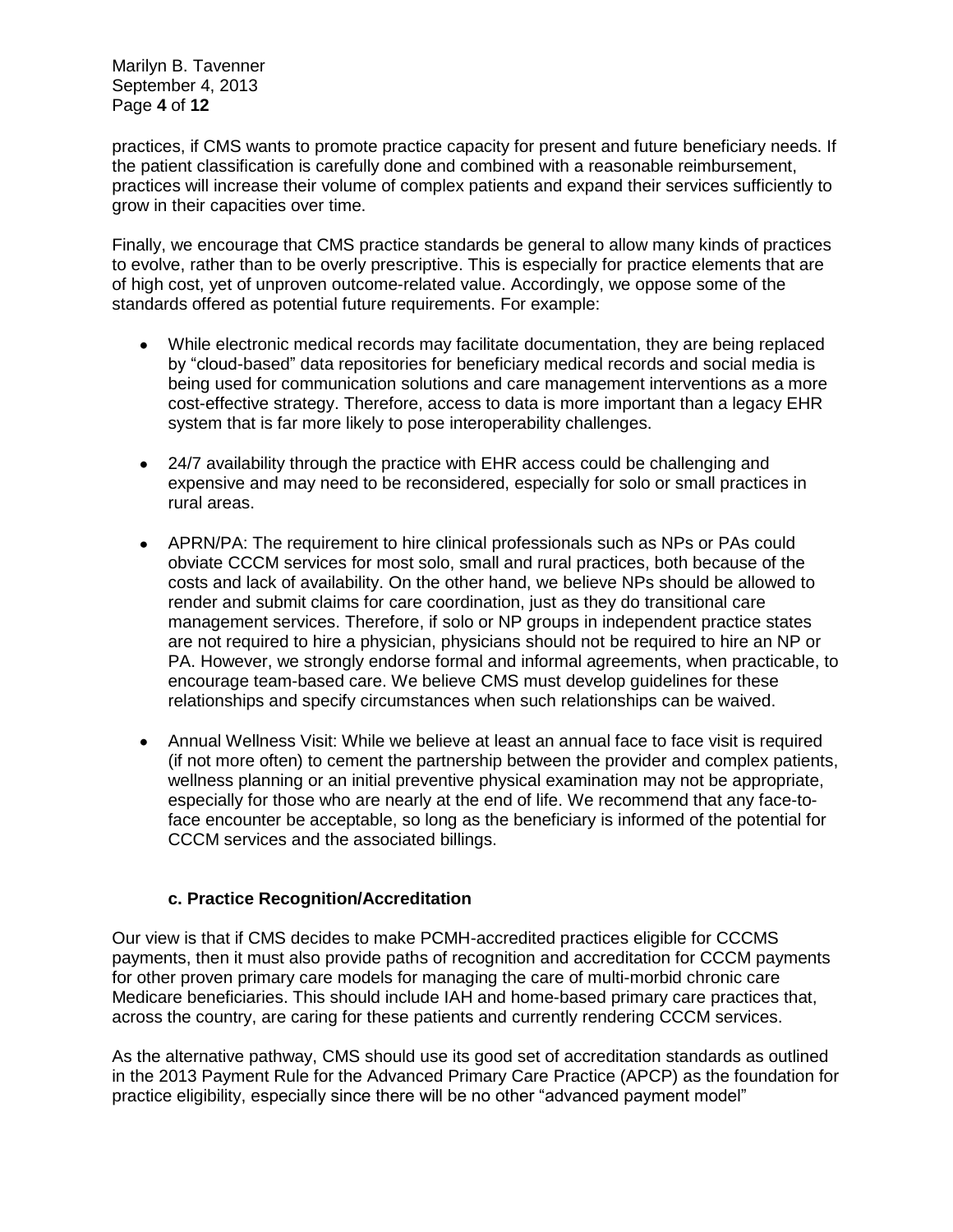Marilyn B. Tavenner September 4, 2013 Page **5** of **12**

demonstrations. The standards included 1) risk-stratified care management; 2) access and continuity; 3) planned care for chronic conditions and preventive care; 4) patient and caregiver engagement; and 5) coordination of care across the medical neighborhood. This can be accomplished through a "bottoms-up" approach like that of several programs that have served various fields well in their early stages, including CLIA and the CARF programs. It should also learn from its current experience with Registry development in the QA area. The keys for the beginning stage:

- Reliance on attestation in meeting all five standards,
- Followed by development of an inexpensive, timely peer-reviewed process that verifies implementation of the applicable standards.

To accomplish the above objective, and as it has recently done in the proposed rule for Registries, CMS should develop standards for approval of collaborations, and organizations (including professional associations) that seek to offer practice assistance, verification programs and accreditation for those providers who wish to render and to be paid for CCCMS. Accordingly, the requirement for review and accreditation should not begin until 2017 to allow professional associations to obtain funding such as grants for and to establish the programs, and for these programs to be coordinated with the value-based payment modifier program.

Initially, coverage and payment could be based on practice claim submission and attestation that the services are rendered as described by the code descriptors and that the 2013 Payment Rule standards for the APCP are in place. This would be verifiable by medical record audit and also by CMS practice evaluation in any instances of question. This stepped approach will enable practices, particularly those providing care to the most complex and costliest beneficiaries to develop the more extensive infrastructure, staffing and systems that CMS envisions.

### **d. 90-Day Requirement**

We understand CMS's desire to streamline administration of the CCCM codes. However, in our experience, the condition of these very sick and unstable patients changes rapidly. Many patients die within a 90-day period. We therefore strongly suggest that instead of 90 days, a 30 day service and claim period similar to that used with other codes such as CPO and TCM be employed. We also suggest that CMS specify that providers who incurred extensive CCCM service times in the last month of life be allowed to submit claims and to be paid for CCCMS even if their patient dies before the last day of the month, as long as the criteria for claim submission have been met.

# **e. CPT versus G-Codes**

We much prefer the beneficiary descriptors, guidelines and a simplified non-face-to-face CPT code structure developed through the RUC that includes only a base code with add-on coding (irrespective of a face-to-face encounter during the month) that is currently in CPT, rather than the proposed G codes promulgated by CMS, for CCCM services. We intend to work with our fellow organizations to recommend changes to the existing CPT guidelines to address some of the issues raised by CMS in its proposed rule so that CPT can make any revisions within the 2015 cycle.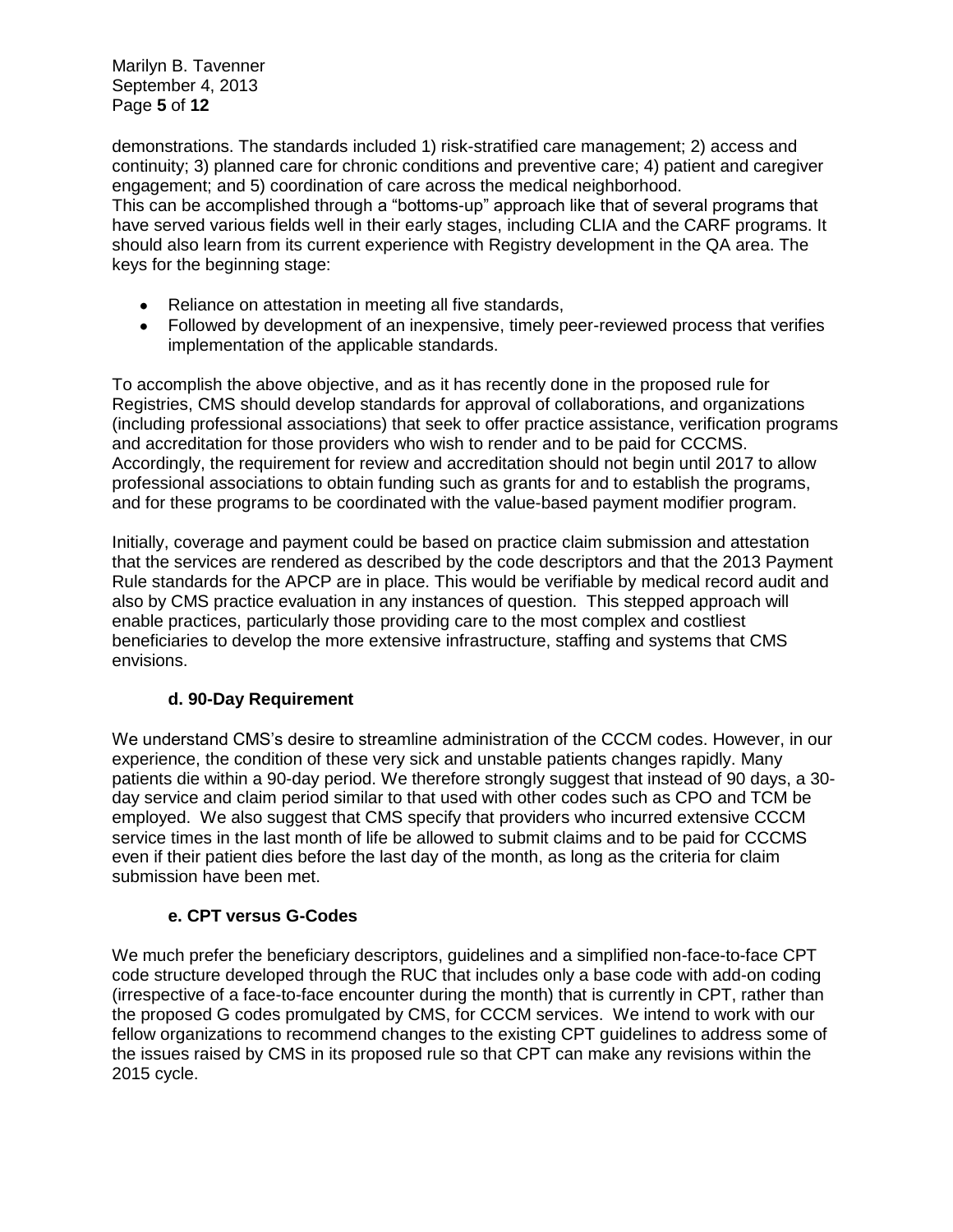Marilyn B. Tavenner September 4, 2013 Page **6** of **12**

Now to continue to other parts of the 2014 Proposed Payment Rule:

# **2) Conversion Factor for 2014**

We are pleased in general that the Proposed Rule reflects that primary care providers such as those that are included in Academy membership would experience an increase in Medicare payment absent the effect of the Sustainable Growth Rate (SGR) formula. We believe that improvement in primary care payment will contribute to the Medicare triple aim. However, we are concerned as discussed below, that reduction in practice expense RVUs will reduce the Medicare Allowed payment for the range of housecall codes by approximately 2% per code. This is discouraging for the existing workforce that provides primary care services for the sickest, most complex, isolated and costliest of Medicare beneficiaries.

At the same time, the Academy along with other medical and professional associations supports legislative action to provide a permanent fix of the effects of the SGR formula. We also hope the SGR will not be replaced by a system that includes reporting requirements that are not appropriate to the patient population of the Medicare Part B provider. In other words, any reporting requirement that is part of a professional fee schedule update factor must reflect the clinical status of the beneficiary and the professional medical services of the Part B provider that are applied to treat and manage the care of the beneficiary. This is particularly the case for the multimorbid home limited beneficiary population that Academy members see and treat.

This population is the most expensive cohort of Medicare beneficiaries from a program cost perspective. Appropriate reporting requirements and measures need to be developed and Part B providers not be penalized for not reporting on measures that are not relevant to the treatment of these beneficiaries. A number of the physician-researchers in the Academy are involved in the developmental work and we want to express our interest in providing this expertise to CMS and your contractors working on issues of the multimorbid patient.

# **3) Medicare Economic Index**

We support the use of the most recent and relevant cost information in determining cost inflation in the Medicare Economic Index. We also support your use of data from the Medical Group Management Association's Cost Survey, the Bureau of the Census Services Annual Survey (SAS), and surveys you would develop with national, specialty, and professional associations. The Academy and these other organizations can assist CMS and we each have a close understanding of the organization and cost of practice of our members.

# **4) Geographic Practice Cost Indices (GPCIs)**

We support the use of the most up to date practice expense data available to support GPCI updates as CMS discusses in the proposed rule. And while outside of the authority of CMS we support the continuation of the GPCI floors for the frontier states.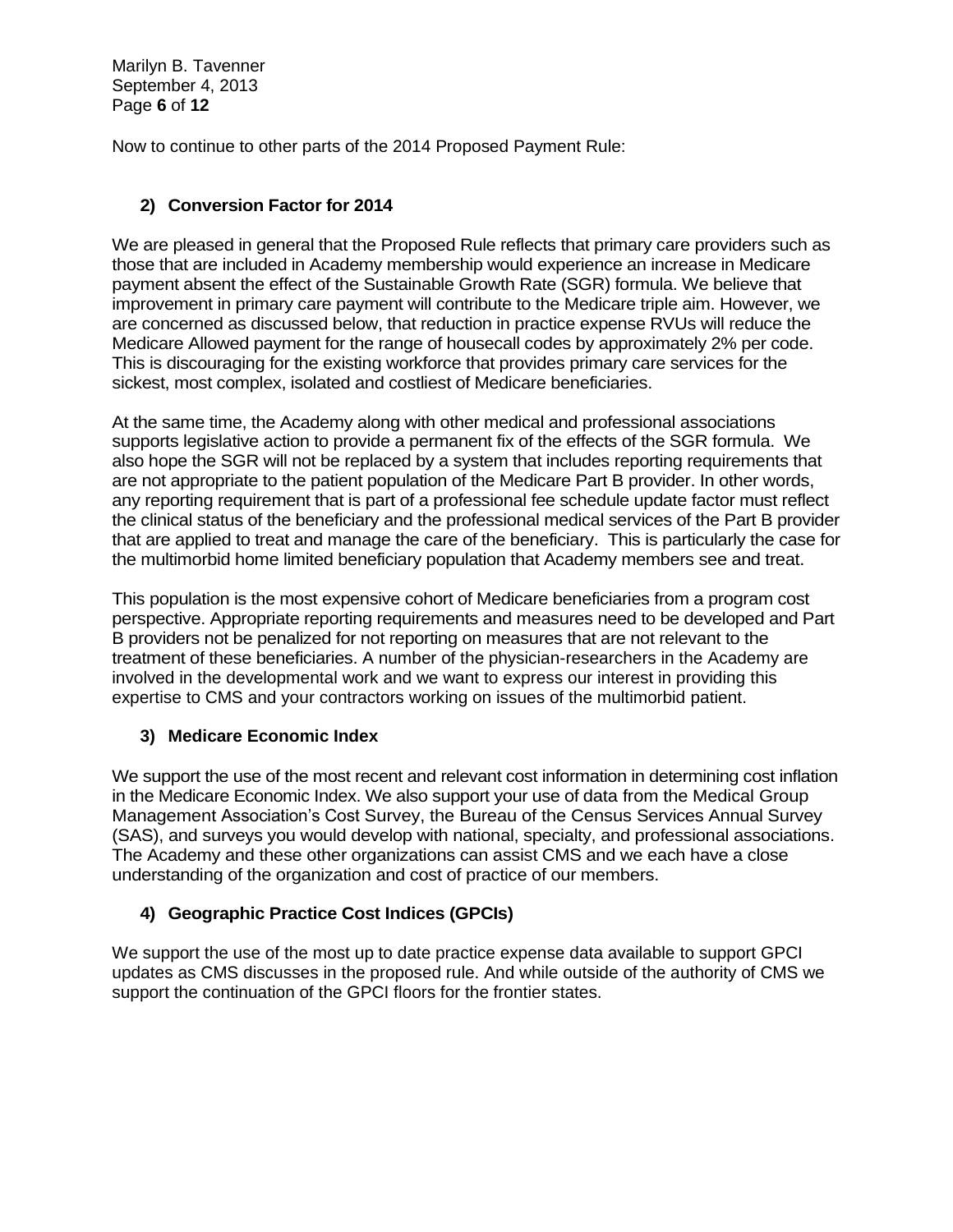Marilyn B. Tavenner September 4, 2013 Page **7** of **12**

# **5) Practice Expense Relative Value Methodology**

CMS, in 2010, completed a transition to a "bottom-up" practice expense (PE) RVU methodology, whereby actual direct practice expense costs for clinical labor, supplies, and equipment are artificially decreased to obtain the direct PE RVUs for each service. Actual labor, supply, and equipment costs are multiplied by a direct budget neutrality adjustment resulting in adjusted labor, adjusted supplies, and adjusted equipment costs; then converted into RVUs by dividing them by the current conversion factor. CMS considers this consistent with the overall Physician Fee Schedule budget neutrality requirements, and calls this direct adjustment in their methodology a "scaling" factor. We are concerned that this undervalues the actual PE direct costs to provide a service.

We are also concerned since this has produced inconsistency and unpredictability leading to a decrease in practice expense RVUs for the range of housecall codes (CPTs 99324-99350) for 2014. This reduction in practice expense RVUs will reduce the Medicare Allowed payment for these codes by approximately 2% per code. This is a material reduction in payment for primary care providers. This is discouraging for the existing workforce that provides primary care services for the sickest, most complex, isolated and costliest of Medicare beneficiaries.

The existing and growing home limited beneficiary demand as we know is unmet and such reduction in payment (also again, assuming no SGR related reduction), does not encourage the development of the workforce necessary to care for this co-hort of Medicare beneficiaries. Moreover, the reduction undermines interest of those considering entering or transitioning from another focus or site of practice to home based primary care. This compounds "practice expense" concerns when one considers that travel expense inherently required to go from beneficiary patient to beneficiary patient residence is not included as a practice expense is subject to forces outside the control of the housecall provider.

Moreover, this reduction in practice expense RVUs and payment also impacts the transition care management codes and home health services related codes (99495/6 and G0179- G0182). Such reduction in payment has to be viewed in context with the proposed reduction in payment for home health services (2014 and on), and will undermine efforts and policy to reduce admissions/readmissions and to encourage care in the least costly setting. Accordingly, we call upon CMS to revise its methodology to accurately reflect the actual PE direct costs to provide each service.

### **6) Medicare Telehealth Services for the Physician Fee Schedule**

We support the CMS proposal to cover CPTs 99495 and 99496 when rendered by telehealth. These services were developed to enhance care coordination and to reduce the likelihood of hospital readmissions. Academy members supported the development of the TCMS for 2013. CMS coverage of the TCMs rendered via telehealth will support the broader triple aims goals for beneficiaries who most need the benefits and these beneficiaries are often the isolated high cost beneficiaries who lack the mobility to be seen in an office. We know from results with similar populations and hoped to be shown with the Independence at Home Demonstration that proactive interventions with these beneficiaries such as required in the TCM service descriptors supports the triple aim goals of better care, higher patient and caregiver satisfaction and reduced cost.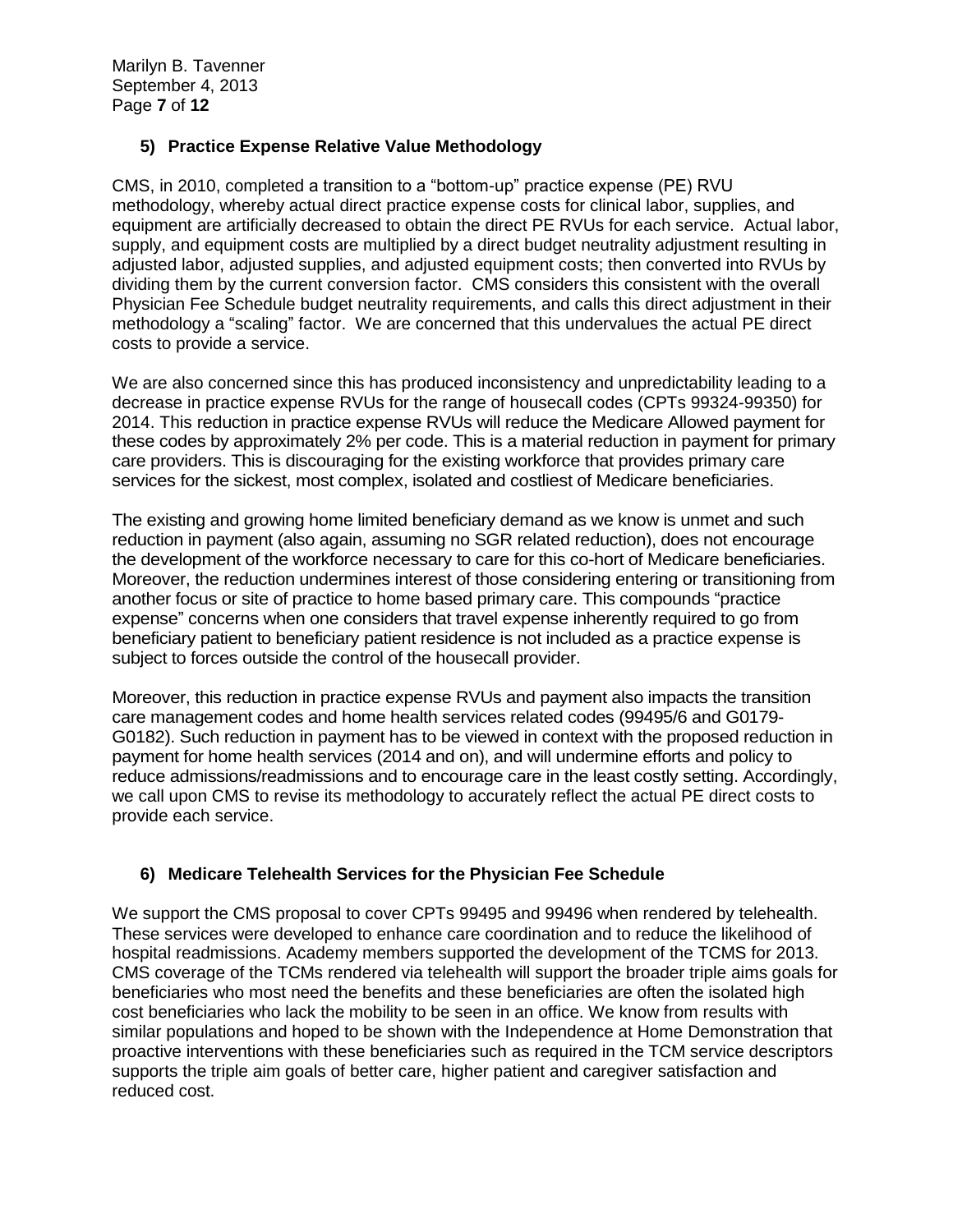Marilyn B. Tavenner September 4, 2013 Page **8** of **12**

This raises questions that we request that CMS address in the Final Payment Rule. Your discussion is that the components of the face to face encounter would be covered services when rendered for other telehealth covered services and thus justifies coverage of the TCM. Thus, our understanding will be that these services rendered by telehealth along with the other required descriptor services will then provide that one can submit a TCM claim.

Since members of the Academy render services in the private residence of beneficiaries (home and assisted living facility), and the beneficiaries are seen in these locations in lieu of the office setting due to home limiting conditions, then the TCM with components supported by telehealth and for beneficiaries with home and ALF sites of service the TCM will be covered and paid even though the home is not an originating site of service. Please confirm this understanding.

Is it also the case then that for other services provided in whole or part via telehealth that claims would be paid for these other services for claims with the home and assisted living facility sites of service? Again, thank you for confirming this understanding.

We also support your decision regarding originating sites to expand the definition of HPSAs to include those located in rural census tracts within Metropolitan Statistical Areas (MSAs) as determined by Office of Rural Health Policy. Our experience is that too often beneficiaries are isolated and have limited access to care even within a MSA. This proposal will enhance the opportunity for these beneficiaries to receive care.

### **7) Requirements for Billing "Incident to" Services**

We support the CMS proposal so that the application of "incident to" policy and coverage is consistent across the states. We agree that consistency in policy can be obtained and the health and safety of residents protected on a state level. We also believe that is how states and providers should have been delivering medical services and operating all along.

However, we want to point out that practice staff may have the training and technical abilities to safely carry out the orders of a physician or non-physician provider under general supervision and yet this type of staff may not fall under state regulation.

The additional language that CMS proposes does not require that individuals be subject to state regulation, only that the individual performing "incident to" services "meets any applicable requirements to provide the services, including licensure, imposed by the state in which the services are being furnished." This aspect that individuals may not have state regulation that attaches to them directly and yet may be providing services or components of covered services under the general supervision of a physician or non physician provider has application to the proposed Complex Chronic Care Management Services (CCCMS) in that we believe CMS should recognize that practice personnel can contribute to the service requirements of the CCCMS and to the triple aim. Our view is that the time and efforts of these individuals despite not being regulated by a state should still count toward "incident to" services including that such as the CCCMS.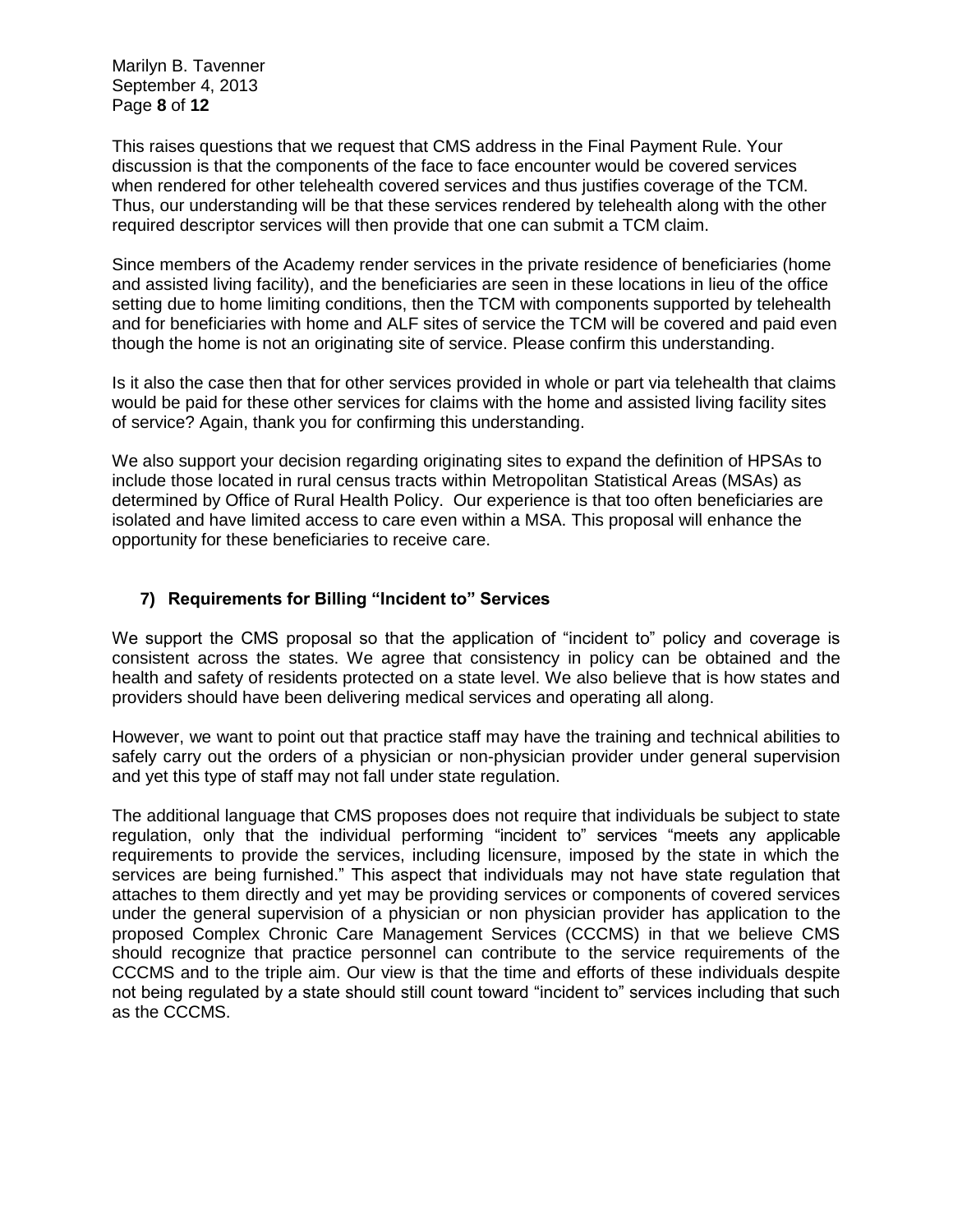### **8) Ultrasound Screening for Abdominal Aortic Aneurysms**

We support your proposal to not limit the timing of the Abdominal Aortic Aneurysm to the year of the IPPE. We believe this will be of value to beneficiaries and also to the Medicare program.

### **9) Physician Compare Website**

We support CMS efforts to provide beneficiaries with more information regarding quality of care and efficiency. This includes the provision of information on an individual eligible professional basis.

However, as we discussed in our comments above regarding CCCMS, evidence that would support measures relevant to the multi-morbid patient population is lacking and Academy leaders are working to develop such evidence and relevant measures. And at the same time the measures for which providers will be compared within one's specialty are often less relevant to the care of the sickest multi-morbid patients and such patients are the focus of home medicine providers.

Therefore, we recommend that as CMS further develops the Physician Compare site and adds individual level data that it also develop qualifying information such that beneficiaries/caregivers and other interested parties can understand the presented information in context. Otherwise, posted information may lead to false or misleading impression about the quality and efficiency of home care medicine providers whose quality and efficiency is high.

The reason this misleading impression could occur is that there is no specialty designation for medical home care providers by which CMS could present the results as compared to their peers. Home care medicine providers including members of the Academy are best identified by their practice patterns and the population they serve. Providers who make house calls to private homes and domiciliary care facilities are principally primary care physicians (including internists, family physicians and geriatricians) as well as ED physicians, nurse practitioners, and physician assistants.

Moreover, home medicine providers render services in a variety of models and across a variety of settings including urgent care, post-hospital transitional care, through team based comprehensive services including "hospital at home" and participate in Medicare Demonstrations such as ACOs and Independence at Home (IAH).

We know from prior studies in the VA, PACE and managed care organizations, and we anticipate will be confirmed through ACO and IAH reporting that home medicine providers offer efficacious, cost saving care. The patient and caregiver satisfaction scores for home care medicine providers is high as a general matter and is also found to be among the highest across practices, programs and specialties when evaluated by health systems.

Given this understanding, we are confident in how they would "compare" when the information on which it is based accounts for location of service, patient condition and social economic status, etc. Therefore, we believe that providers rendering home care medicine as the primary focus of their practice should have qualifying language for those reviewing their results or some means to segregate the review by place of service, such as the percentage of "housecall" CPT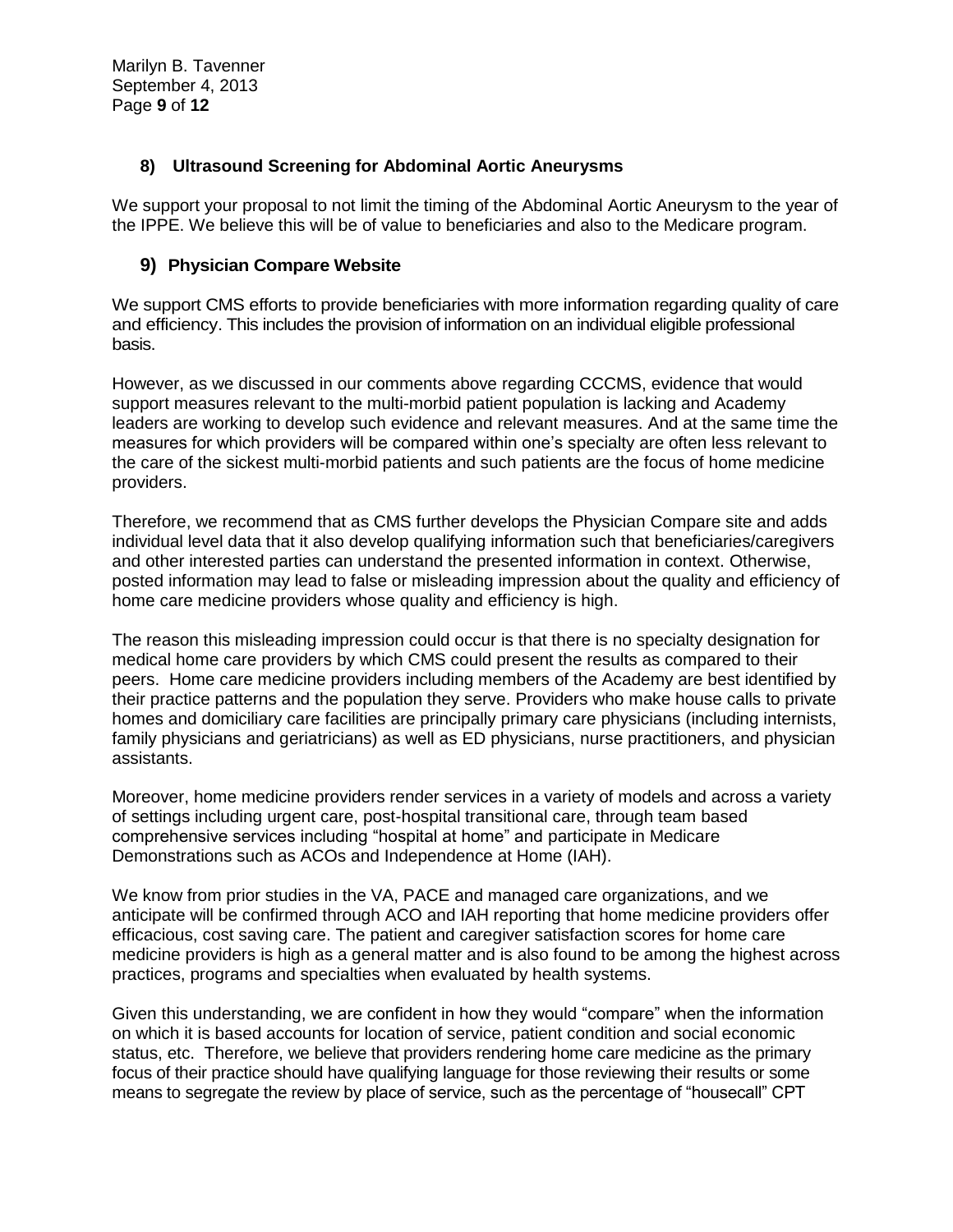Marilyn B. Tavenner September 4, 2013 Page **10** of **12**

codes used. This in turn would produce an "apples to apples" comparison of quality of care and efficiency within one's specialty across this group of Part B eligible professionals. Importantly, beneficiaries and their caregivers would then have more accurate and useful information upon which to make decisions. We would be pleased to discuss other alternatives with you.

#### **10) Physician Quality Reporting System and Electronic Health Record Incentive Program**

We support CMS efforts to continue to harmonize the reporting requirements across the various reporting programs.

### **11) Value Based Payment Modifier**

We support the development of additional means to support and assess value in the Medicare program. And thus, we support the Value Based Payment Modifier in concept in encourage value based care. However, as we commented last year we have a general concern that Part B physicians who treat the sickest of Medicare beneficiaries may be unintentionally yet, uniquely disadvantaged by the VBPM until applicable measures are developed. This concern extends to the addition of the Medicare Spending per Beneficiary measure, and specialty and risk adjustment process as proposed.

Providers who make housecall visits to beneficiaries in private homes and domiciliary care facilities come from various specialties to which they would be compared (e.g., family practice, general practice, internal medicine, emergency medicine). Such physicians treat the sickest and most high cost of Medicare beneficiaries. The beneficiary population is estimated around 4 million and this number will grow as the multimorbid population grows. Much of this beneficiary population is characterized by six or more chronic conditions and associated cost as reflected in the CMS Chronic Conditions Among Medicare Beneficiaries Chart Book. Thus, our concern is supported by the scale of its implication that physicians who render housecalls could as a group experience systemic reduction in payment according to the VBPM as proposed.

Such physicians, by focus of practice (location and services) are more likely than others in their specialty who are office or clinic based, to have 20 beneficiaries or more in their practice who have an attributable index admission or episode during the year. This likelihood is also reflected in the admissions rate information in the Chart Book. The result is that physicians practicing housecalls will appear to be high cost versus average or low cost providers when in reality the services of housecall physicians are among the most efficacious of any Part B providers. The evidence of the cost effective care of housecall physicians is being established through programs such as ACOs and Independence at Home (IAH). We will discuss this specialty concern in more detail below. We first note other general concerns with the implementation of the VBPM as proposed.

### **a) The VBPM methodology has not been tested in sufficient numbers to instill**

**confidence.** And we are concerned that it will ever be possible to develop a methodology that can accurately evaluate performance at the individual physician level for all specialties. Moreover, another variable, the Medicare Cost per Beneficiary measure, is being added without being tested for this purpose.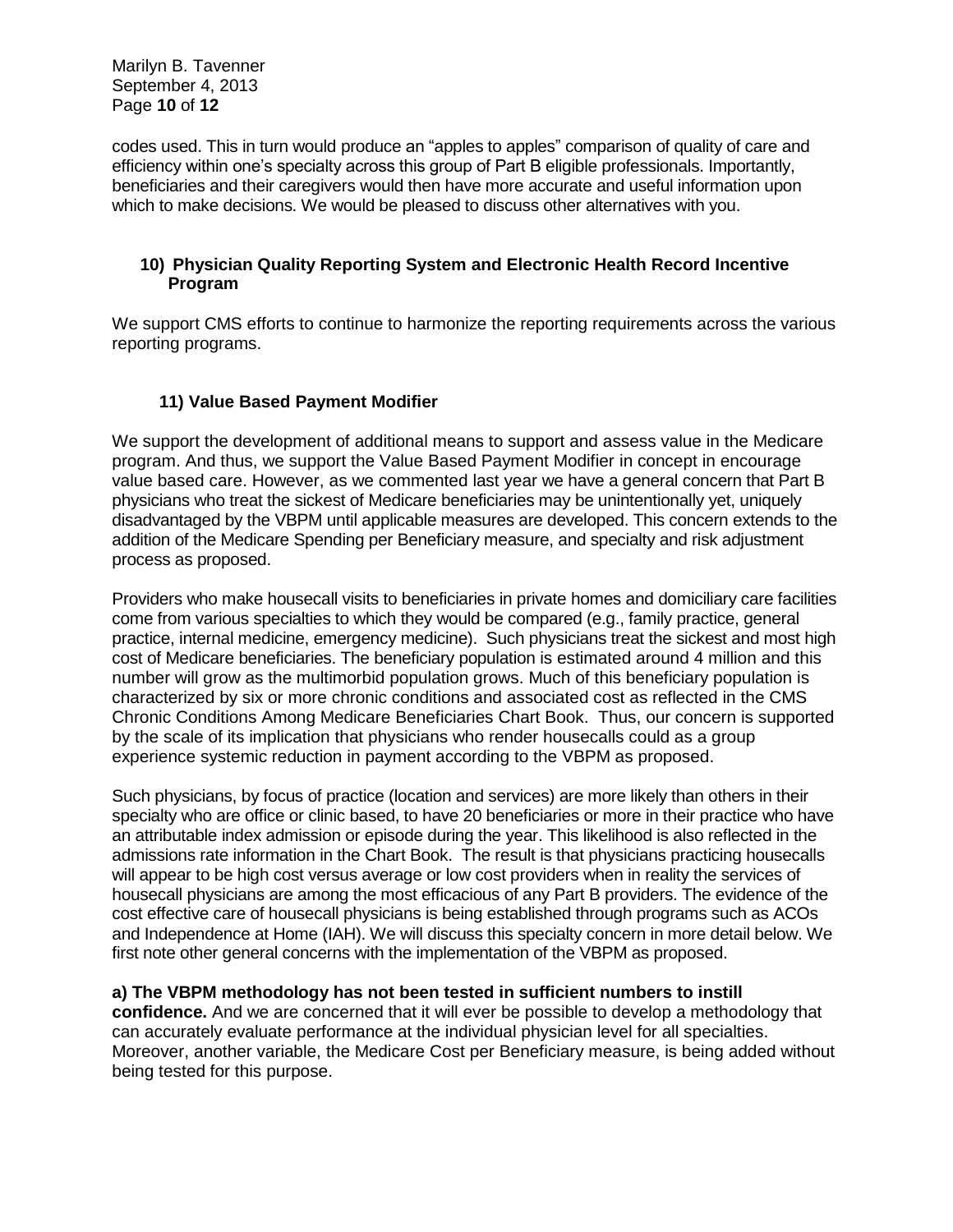Marilyn B. Tavenner September 4, 2013 Page **11** of **12**

The methodological questions are magnified by the difficulties associated with educating hundreds of thousands of physicians about a complex requirement with which there are underlying questions. Implementation provisions also fail to incorporate the potential impact on patient access and care of a policy that by CMS' own projections would expose hundreds of thousands of physicians to reductions in payment of four percent (that is, two percent PQRS and two percent VBPM penalty for practices 10 and above) beginning 2016.

**b) Methodological concerns and gap in timing undermine the intent of the VBPM -** Due to gap in timing between the data year, and receipt and understanding of reports 2 years later it also is likely that many of the practices incurring penalties based upon 2014 performance won't even know that they were subject to the program until the reduction in payment occurs.

Additionally, it is unreasonable to increase the potential VBPM penalty to the mix when many physicians are struggling to manage organizationally and financially with the vast array of other new burdens such as resource-intensive new EHR systems, increased quality measurement activities that have been imposed in recent years, and the implementation of ICD -10 that represents a material undertaking for practices of all sizes.

**c) Cost and outcome measures have not been developed with sufficient input from the physician community.** Moreover, the measures have not been tested for use in physician practices. The Measures Application Partnership (MAP), whose recommendations CMS has cited elsewhere in the rule, has recommended against including selected measures in the calculation of the value modifier because they have not "been tested and endorsed for clinician level reporting."

For calculating costs, CMS plans to keep the five current measures and add a sixth, Medicare Spending Per Beneficiary (MSBP) that includes costs from three days before to 30 days after a hospital admission. CMS is proposing to use an attribution method that would include the full costs of care during the period to every group where any practitioner submitted a Medicare claim during the covered time frame. While the rule promotes this measure as a method of addressing geographic variation in the use of long term care services, the use of this measure also would enable CMS to produce cost measures for a large number of groups. As of the publication of the proposed rule, neither the MAP nor NQF had approved the use of this measure in the physician setting.

**d) The specialty adjustment process as proposed is appreciated. However, the specialty adjustment process as proposed will only mask the difference in cost and will not resolve the cost issue.** For example, the specialty impact table included in the discussion of this issue indicates that even with the proposed specialty adjustment, VBPM penalties are likely to be concentrated in certain specialties such as geriatrics (within which for example, some physicians exclusively practice housecalls), that treat patients with multiple chronic and costly conditions.

The Academy is greatly concerned that absent a more reliable adjustment for beneficiary patient focus that includes specialty location and service focus (housecalls), this proposal could systemically penalize physicians whose practices are focused on these sickest and most vulnerable home limited beneficiaries. These beneficiaries by definition of their multiple chronic care condition as identified in the CMS Chronic Care Conditions Chart Book are those that are